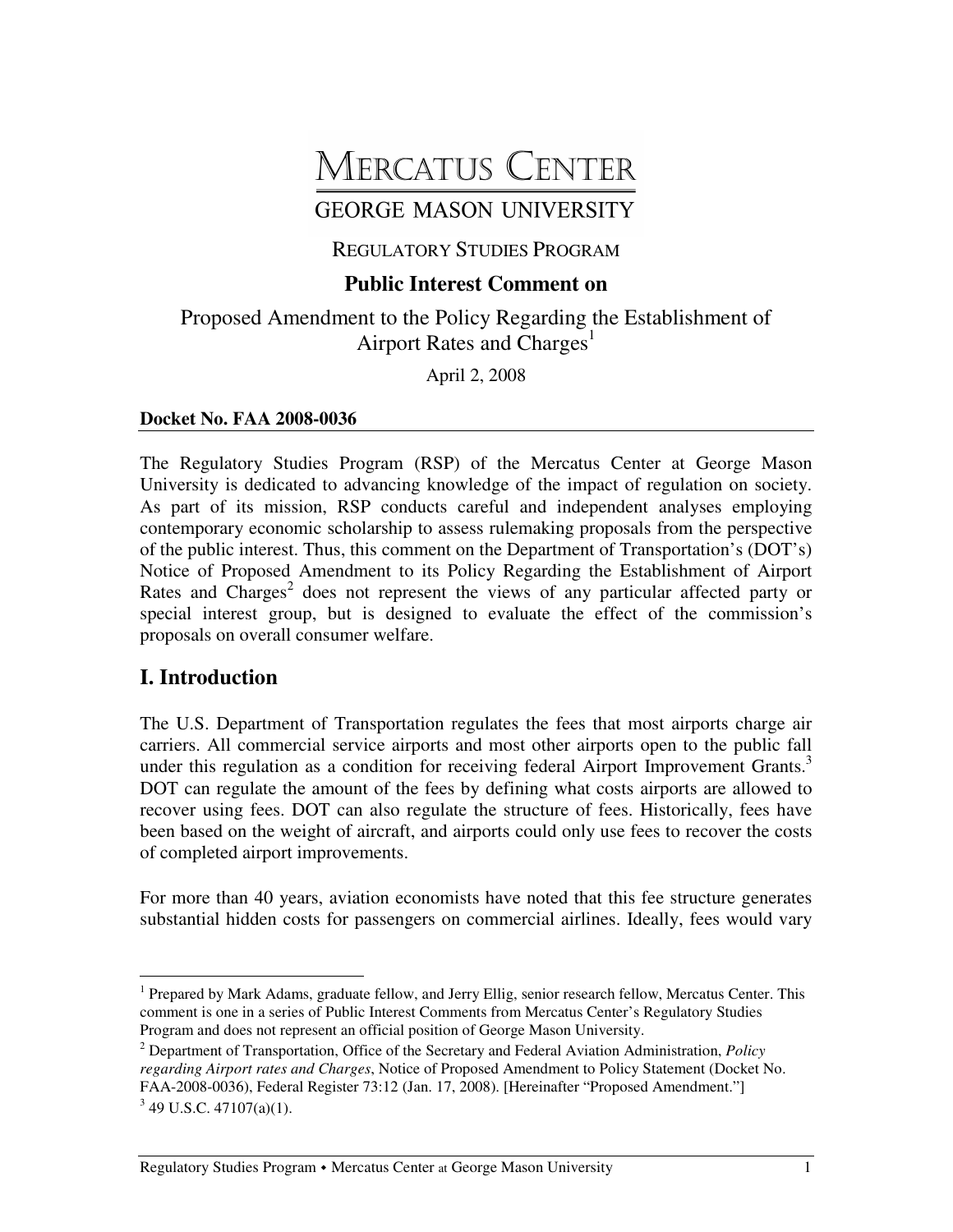based on the time of day at congested airports, so airlines would have a strong financial incentive to use larger planes at congested times and reschedule some traffic to less crowded airports or less congested times of the day. Basing fees solely on aircraft weight reduces these incentives, creating substantial congestion costs borne by airlines and their passengers.

To mitigate this problem, DOT has proposed three changes to its Policy Statement Regarding Establishment of Airport Rates and Charges: 4

- (1) Airport operators could establish a two-part landing fee, consisting of a peroperation charge and a weight-based charge.
- (2) Multi-airport operators of congested airports could include some costs of designated secondary airports they own in the fees charged for use of congested airports.
- (3) Operators of congested airports could include in fees the costs of airfield projects under construction.

These changes open the door to congestion-based pricing within the current regulatory framework that requires airports to accept price regulation as a condition of receiving federal grants. Such pricing could make airline passengers significantly better off by making airport fees more accurately reflect the true costs of landing at congested airports and during congested times.

## **II. The Economics of Airport Pricing**

The economic case for congestion pricing of runways begins with Michael E. Levine, who noted back in 1969 that an aircraft's weight does not accurately predict the wear and tear it will cause to runways. 5 The biggest influence in the ensuing scholarly literature continues to be the research conducted by Steve Morrison and Clifford Winston in the late 1980s.<sup>6</sup> In an expansive empirical study of the airline industry, they found that significant benefits of deregulation ten years prior had not been realized due to the way airport usage was priced.

#### **Conservative estimate indicates big benefits**

Morrison and Winston estimated and expressed in monetary terms the cost of delays each additional flight imposes on other airlines and passengers. An individual airline has little incentive to take these costs into account when scheduling flights, because most of these costs are borne by other airlines and their passengers. Substantial reductions in

<sup>4</sup> Proposed Amendment, p. 3311.

<sup>5</sup> Michael E Levine, "Landing Fees and the Airport Congestion Problem," *Journal of Law and Economics* 12:1 (1969): 94.

<sup>&</sup>lt;sup>6</sup> Stephen A Morrison and Clifford Winston, "Enhancing the Performance of the Deregulated Air Transportation System," *Brookings Papers on Economic Activity: Microeconomics* (1989): 84-99.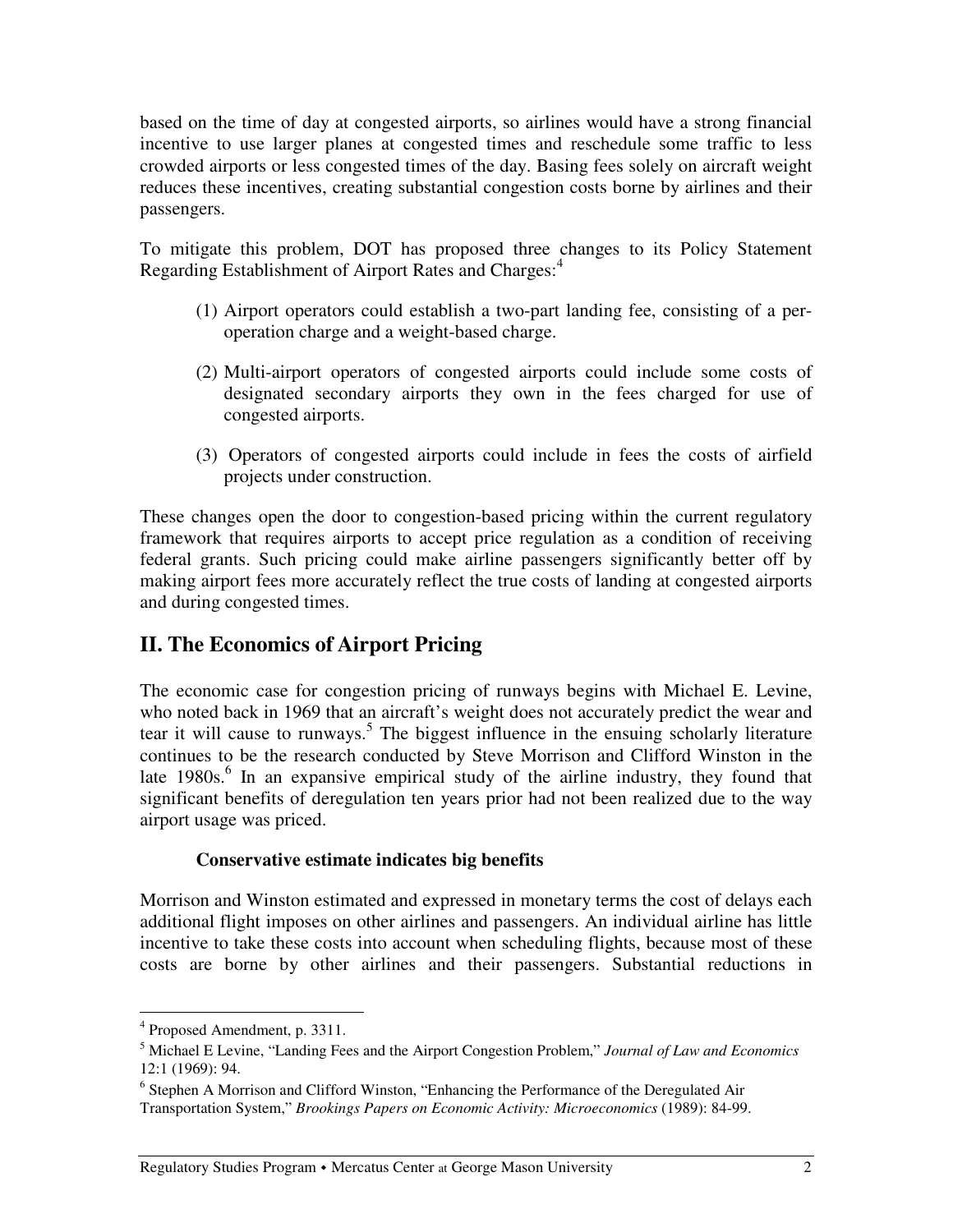congestion costs could be achieved by increasing fees at peak times to reflect these costs. Morrison and Winston took a very conservative approach, assuming that airlines would not alter behavior in response to price changes, such as switching some flights to off-peak times, using larger aircraft at peak times, or rerouting flights to avoid congested airports. In their analysis, congestion-based fees increase economic welfare simply by inducing some passengers to forego flying, thus reducing congestion. The authors found that "optimal" congestion pricing without any additional investment in airport capacity would increase net economic welfare by \$6.93 billion per year by reducing congestion and delays (1988 figure adjusted to 2008 dollars).<sup>7</sup> ("Optimal" prices are the prices that force airplane operators to consider the entire cost of the flight, including any costs they might impose on others.) Delays at major airports would be reduced by 50 percent.

However, there would be big winners and big losers. Congestion pricing without additional investment would redistribute \$20.96 billion (in 2008 dollars) from airlines and passengers to airport operators. The biggest losers were regional operators and general aviation, such as corporate and fractional jets. Landing fees increased tenfold at congested airports but less at other airports. Net economic welfare would nevertheless increase, because the costs associated with congestion are substantial. A study by Alan Carlin and R.E. Park for example, found that the costs of delays at La Guardia were 20 times greater than landing fees.<sup>8</sup>

#### **Investment improves airline and passenger welfare**

Morrison and Winston also estimated what would happen if congestion pricing was combined with investment in capacity expansion. Net benefits would increase substantially without transferring enormous sums from airlines and passengers to airports. Total welfare would increase by \$20.05 billion (in 2008 dollars) while landing fees only increased by \$180 million overall. The bulk of the welfare increase would come from savings in carriers' operating costs (\$19.21 billion) and passenger delay costs (\$2.26 billion)<sup>9</sup>. Airport net revenues would decline by \$1.4 billion because new investment exceeded the increase in landing fees. Delays at major airports would fall by 90 percent.

In Morrison and Winston's study, airlines and passengers reap the full benefits of congestion pricing only when such pricing is combined with investment. By ignoring land constraints when estimating the cost of building new runways, they probably underestimated the cost of creating new runways. However, next generation technologies now allow airports to increase runway usage, or to build additional runways on existing land, without compromising safety.<sup>10</sup> Furthermore, at some congested airports, existing

 $7$  Using the Federal Reserve Bank of Minneapolis CPI Calculator (woodrow.mpls.frb.fed.us/research/data/us/calc)

<sup>8</sup> A. Carlin and R. Park, "Marginal Cost Pricing of Airport Runway Capacity," *American Economic Review* 60 (1970): 310-19.

<sup>&</sup>lt;sup>9</sup> S Morrison and C Winston, "Enhancing the Performance of the Deregulated Air Transportation System," *Brookings Papers on Economic Activity: Microeconomics* (1989): Table 11, p93.

<sup>10</sup> Viggo Butler*, Increasing Airport Capacity Without Increasing Airport Size*, Reason Foundation Policy Study 368 (2008).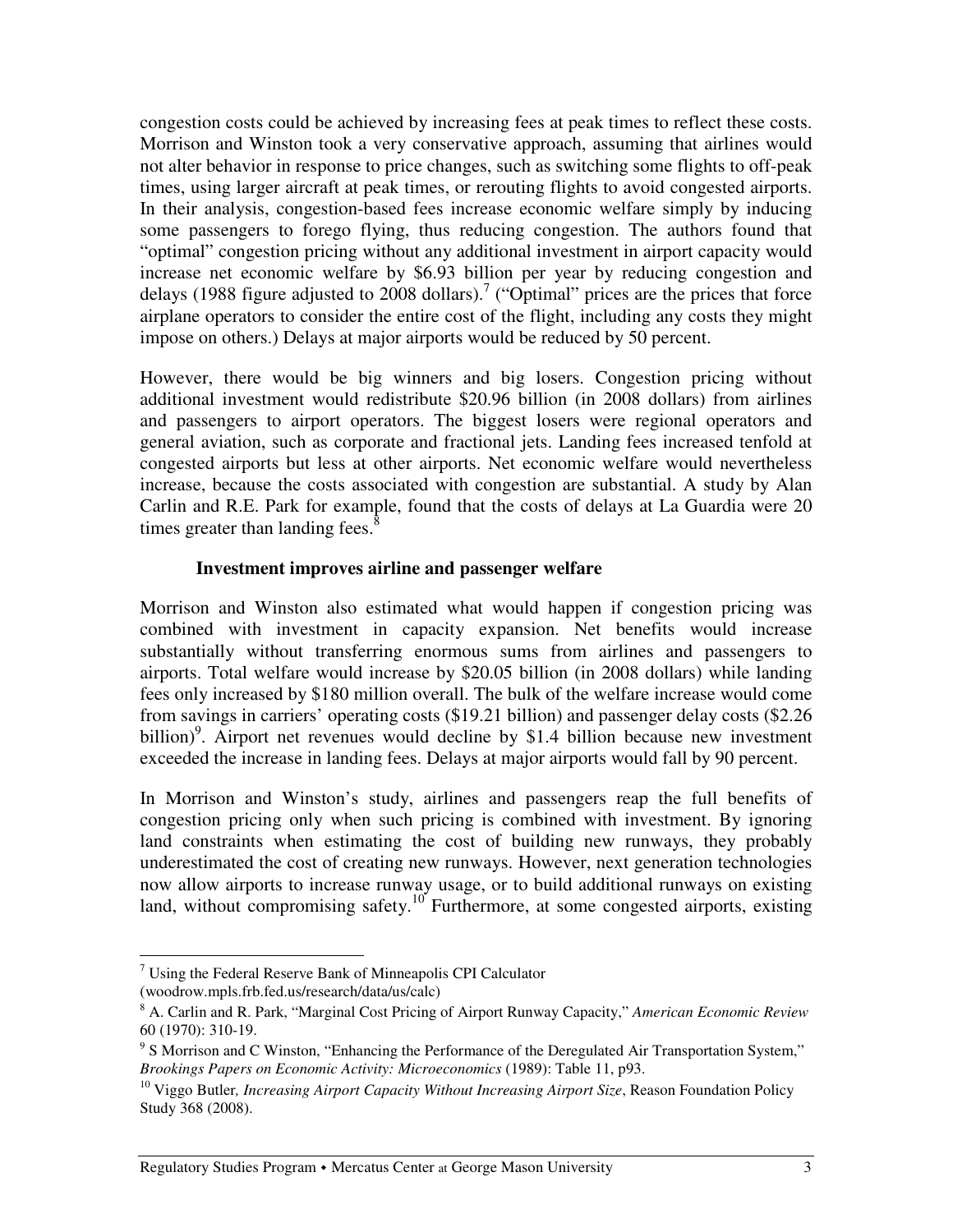runway capacity is not fully utilized due to land-side constraints. For example, the Port Authority of New York and New Jersey reports that the maximum capacity at JFK Airport is 75 movements per hour, whereas the FAA estimates this may be increased to 87 movements without new runways. $11$  These factors suggest that congestion pricing today could generate greater increases in economic welfare with perhaps less investment required than Morrison and Winston assumed.

#### **Behavioral changes improve airline and passenger welfare**

We noted earlier that Morrison and Winston assumed airlines adjust to congestion pricing only by reducing the number of flights and passengers. Contrary to this assumption, it is likely that the airlines themselves would adjust their behavior in response to prices in order to make more efficient use of runway capacity. To test this assumption, Joseph I. Daniel and Munish Pahwa compared three separate models of air traffic (including Morrison and Winston's) with empirical data on actual flight scheduling. They found that a model that assumes aircraft arrive continuously (rather than in blocks), with allowances for bottlenecks and some randomization of arrivals, was closest to actual airline practice. They then estimated how airlines would shift arrival times in response to congestion fees. 12

When they allowed airports to adjust landing fees so that each arrival could be charged a different price, they found that both queues and congestion fees would be much lower around peak times than Morrison and Winston estimated. Off-peak fees would actually be lower. Average fee levels would be similar to average fee levels under the existing weight-based fees for larger aircraft. Moreover, general aviation aircraft could avoid peak fees by flying within half an hour of their preferred times.

Another significant way airlines can respond to peak-pricing is though "up-gauging" that is, using larger aircraft so the runway effectively serves more passengers at peak times. *Aviation Week* reported that in recent years airlines have actually been downgauging at New York's most congested airports.<sup>13</sup> The NEXTOR study, an advanced strategic simulation by the FAA, found that up-gauging in response to congestion pricing at Newark would result in nearly as many available seats as before. This study, however, did not examine the impact of allowing airlines to redirect flights to less congested airports, which would further ease congestion and allow airlines and passengers to avoid some of the fees at congested airports.

<sup>11</sup> MITRE Corp. Center for National Aviation System Development, *2004 Airport Benchmark Capacity Survey*, FAA (2004): JFK-3.

<sup>&</sup>lt;sup>12</sup> Joseph I. Daniel and Munish Pahwa, "Comparison of Three Empirical Models of Airport Congestion Pricing," *Journal of Urban Economics* 47 (2000): 1-38.

<sup>13</sup> R Poole and B Dachis, *Congestion Pricing for the New York Airports*, Reason Foundation Policy Study 366 (2007), Tables 6-8; citing Simat Helliesen & Eichner Inc, based on OAG data, Aviation Week & Space Technology (July 30, 2007):42.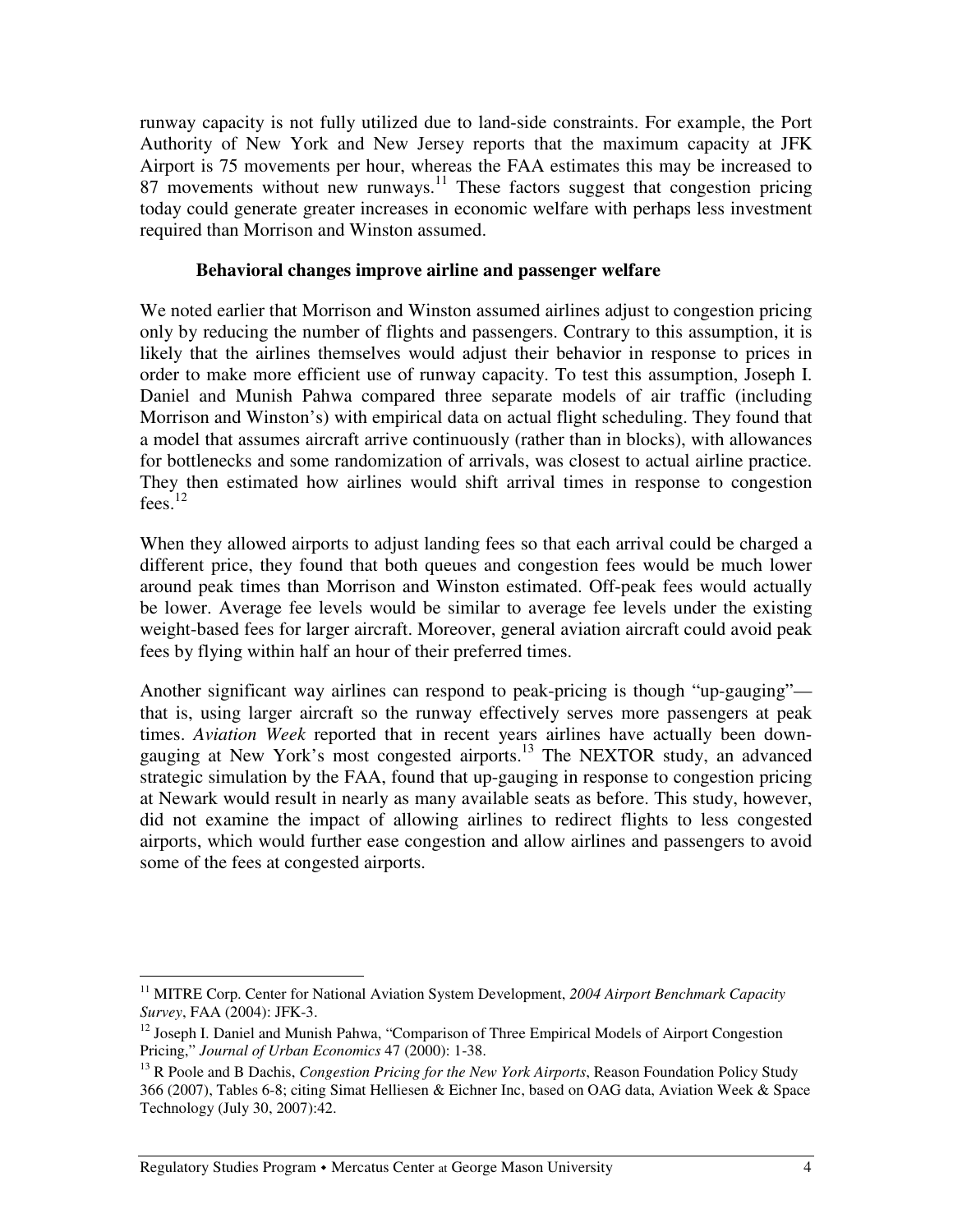#### Some caveats

Critics may argue that some of the assumptions in these later studies are over-optimistic. In particular, actual congestion fees may not correspond to the "optimal" fees calculated by economists, and pricing might not vary minute-by-minute. If so, then congestion pricing will not produce benefits as large as the scholarly literature suggests.

It may also be inaccurate to assume that airlines ignore the congestion costs they impose on other parties, because a large carrier's decision to add another flight could delay some of its own flights.<sup>14</sup> If airlines already take some of these congestion costs into account, then the potential benefits of congestion pricing may not be as large as scholars have estimated. However, other research suggests that individual airlines do ignore substantial congestion costs they impose on other airlines and their passengers. 15 Thus, congestion fees would still provide a positive benefit.

Finally, there are some reasons the scholarly research might under-estimate the benefits of congestion pricing. Congestion costs have increased since 1988; a recent study estimates the current nationwide cost of ground delays alone at \$10 billion.<sup>16</sup> Moreover, other assumptions in the scholarly studies are quite conservative. None of the studies estimates the combined effects of congestion pricing, increased investment in capacity, and the full menu of ways airlines could alter schedules and aircraft in response to congestion fees. Therefore, the published research is as likely to underestimate the benefits of congestion pricing as to overestimate them.

### **III. Analysis of DOT's Proposals**

#### A. Two-part fee

Giving airports the option to charge per flight operation gives them the opportunity to set fees that more closely reflect congestion costs. DOT's language is consistent with this goal, as the two-part fee is permitted only if it "reasonably allocates costs to the appropriate users on a rational and economically justified basis."<sup>17</sup> Inducing airlines to take into account the congestion costs their scheduling decisions impose on others would mitigate an externality caused by the current pricing system, which fails to reflect congestion costs. 18 Though economists have predicted benefits from congestion pricing

<sup>14</sup> Jan K. Brueckner, "Airport Congestion When Carriers Have Market Power," *American Economic Review* 92:5 (2002): 1357-1375.

<sup>&</sup>lt;sup>15</sup> Steven Morrison and Clifford Winston, "Another Look at Airport Congestion Pricing," American *Economic Review* 97 (2007); Joseph I Daniel and Katherine Thomas Harback, "(When) Do Hub Airlines Internalize Their Self-imposed Congestion Delays?," *Journal of Urban Economics* 63 (2008): 538-612.

<sup>16</sup> Robert W Poole Jr. and Benjamin Dachis, *Congestion Pricing for the New York Airports*, Reason Foundation, Policy Study 366 (2007).

<sup>&</sup>lt;sup>17</sup> Proposed Amendment, p. 3314.

<sup>&</sup>lt;sup>18</sup> An "externality" occurs when one party fails to take into account the costs or benefits its actions confer on other parties, and the effects are big enough that one party would compensate the other in the absence of transaction costs. See Ronald H. Coase, "The Problem of Social Cost," *Journal of Law & Economics*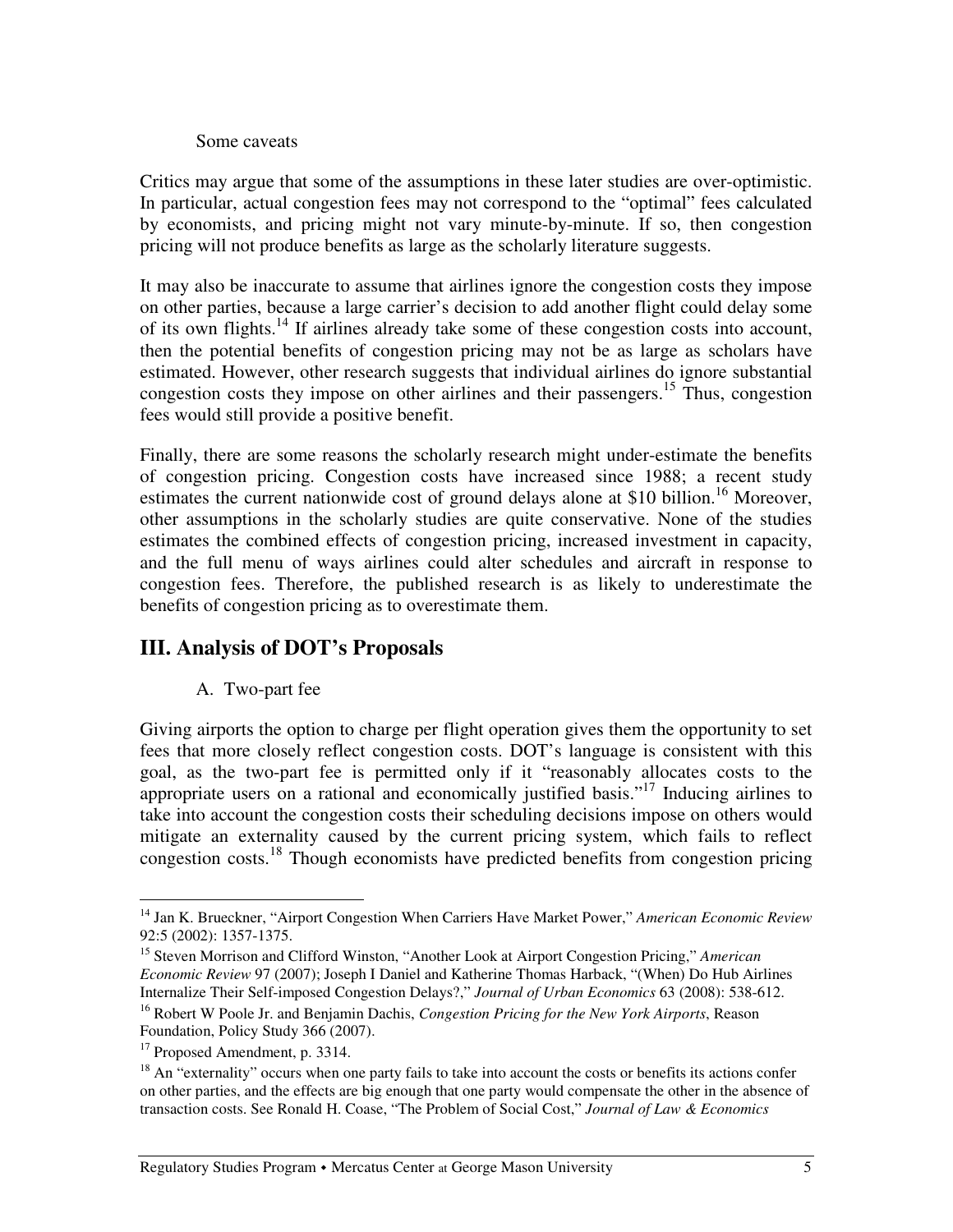of airports only for the past 40 years, the general principle that peak-load pricing enhances economic welfare when there are congestion costs is a fundamental principle of regulatory economics and more than a century old.<sup>19</sup> Thus, there is clearly an economic justification for allocating more of the costs to users at peak times.

B. Revised cost allocations

DOT defines a "congested" airport as an airport that accounts for at least one percent of all flight delays in the U.S., or is one of the airports identified in a May 2007 FAA report as congested in 2007 or projected to be congested by  $2015.<sup>20</sup>$  The department proposes to let congested airports allocate additional costs to the price of operations occurring at congested times. Airport authorities operating multiple airports could shift costs from secondary airports to the rate base of a congested airport at peak times.<sup>21</sup> Another proposed change would allow congested airports to start charging now for projects currently under construction.<sup>22</sup>

The basic puzzle DOT appears to be trying to solve is this: Congestion imposes real costs on airlines and passengers. However, the current regulatory system links prices to monetary costs paid to construct and operate facilities—not to congestion costs imposed on other carriers and their passengers. Within this regulatory system based on historical costs, the simplest way to allow prices to reflect higher social costs at congested times is to allocate more of the airport's costs to the fees charged at congested times. A straightforward way to let an authority owning multiple airports increase prices at congested airports is to allow it to allocate more of its costs to the congested airports.

The problem can also be defined in a way that creates a more direct link between decisions to use airports at peak times and airports' resulting monetary outlays. Since new facilities are presumably built to relieve congestion, it is also roughly accurate to say that airline decisions to use a congested airport, or to use an airport at congested times, are the decisions that make the costs of capacity expansion necessary. Thus, usage decisions that increase congestion can be said to cause the costs associated with capacity expansion.

1. One large caveat

DOT explicitly recognizes that its proposed changes to the Policy Statement would not produce optimal or "true" congestion pricing. Airports could not set prices at any level that balances supply and demand at peak times. They would merely be permitted to charge per flight operation, and congested airports could allocate more costs to the prices at peak times. Revenues generated by the fees could not exceed the total cost of building and operating airport facilities.<sup>23</sup>

 $19$  Cite Kahn, Principles of Regulation, and originator of the idea

 $20$  Proposed Amendment, p. 3313.

 $21$  Proposed Amendment, p. 3315.

 $22$  Proposed Amendment, p. 3314.

<sup>&</sup>lt;sup>23</sup> Proposed Amendment, p. 3313.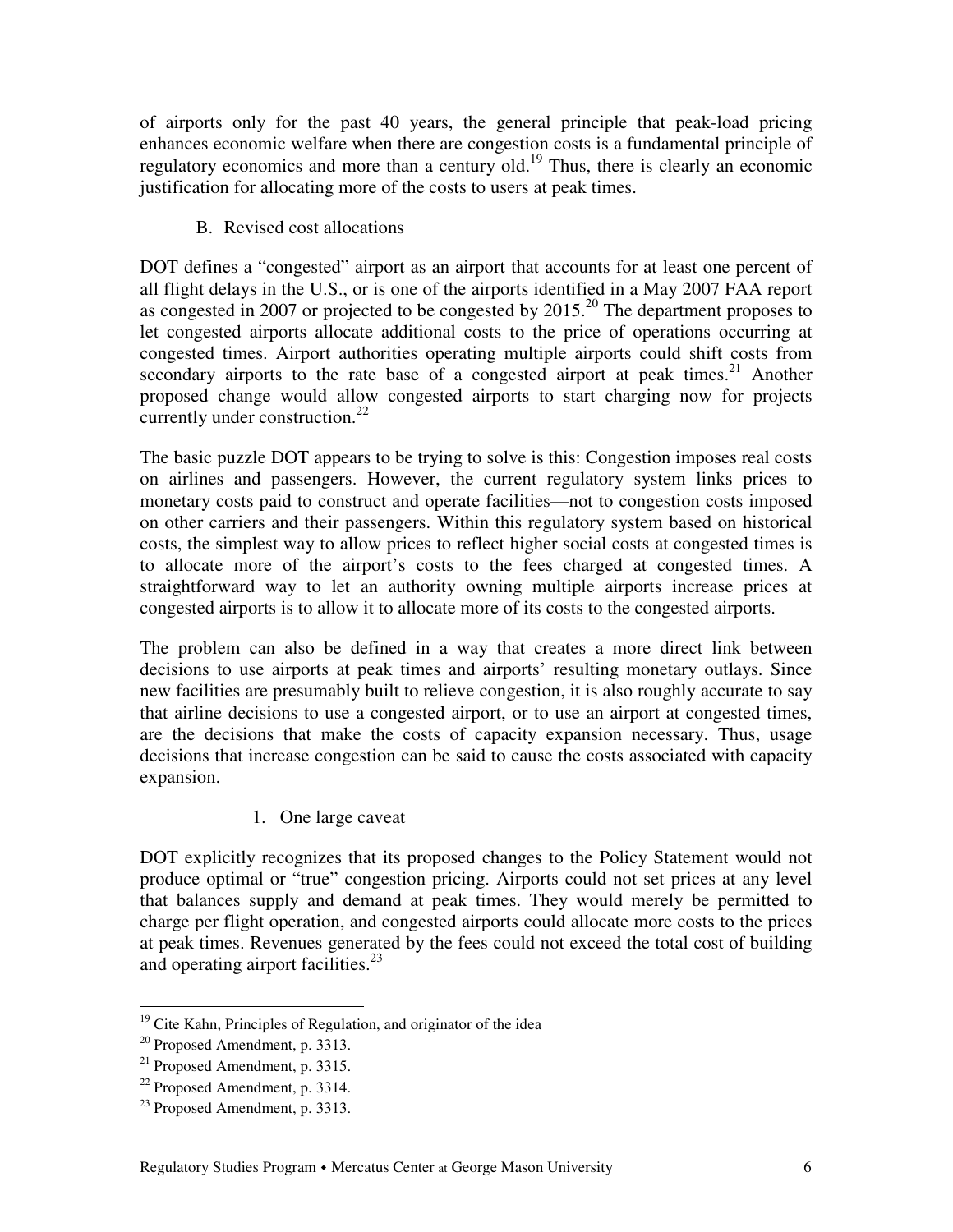Within these constraints, charging a fee per operation might either over- or under-charge airlines for the costs associated with congestion. The department would do well to consider the implications of both of these possibilities.

Fees could be excessive relative to congestion costs if the additional costs allocated to congested airports or peak times exceed the current and projected costs of congestion that would otherwise occur under the current pricing system. It is true that regulation is supposed to prevent airlines from recovering more than the allowable cost of the airfield. But because fees are not explicitly linked to the costs congestion imposes on other airport users, there is no necessary reason that this cost-based limit on fees will prevent fees from exceeding the social cost of congestion. If congestion fees are set too high relative to congestion costs, airlines may over-adjust, excessively reducing passenger flows or rerouting too many passengers to non-peak times or uncongested airports.

This problem could be most easily overcome by specifying that reasonable allocation of costs to users "on a rational and economically justified basis" should include a comparison of the revenues generated by new fees with the projected social costs of congestion under the existing fees. Additional fees might not be considered reasonable if the revenues they generate substantially exceed an estimate of the social costs of congestion. Data on congestion fees and congestion costs should be made available as part of the "adequate information"<sup>24</sup> airports are required to furnish to users.

Fees based on historical costs might also fail to fully reflect the social costs of congestion. In this case, "reasonable" fees will likely improve consumer welfare but still fall short of what might be necessary to eliminate the social costs of congestion. To address this potential problem, at a minimum, the department should consider requiring that an airport seeking to charge a per operation fee must compare anticipated revenues from the new fee with the projected social costs of congestion. This analysis should be made available to DOT, airport users, and the public. If new revenues frequently fall far short of estimated social costs of congestion that might indicate that further revision of the Policy Statement is necessary.

2. Construction cost allocation

DOT solicits comments on two different approaches to incorporating the costs of capacity additions under construction into fees at congested airports. One option is to allow airports to allocate these costs to fees only at congested times. The other option is to let congested airports include these costs in fees charged at all times. 25

If the goal of the proposal is to induce airlines to take congestion costs into account, then the first option is preferable. Allowing a congested airport to increase fees at noncongested times would undermine the proposed policy by narrowing the difference between the cost of flight operations at congested and non-congested times. Allowing the

<sup>&</sup>lt;sup>24</sup> Proposed Amendment, p. 3315.

<sup>&</sup>lt;sup>25</sup> Proposed Amendment, p. 3314.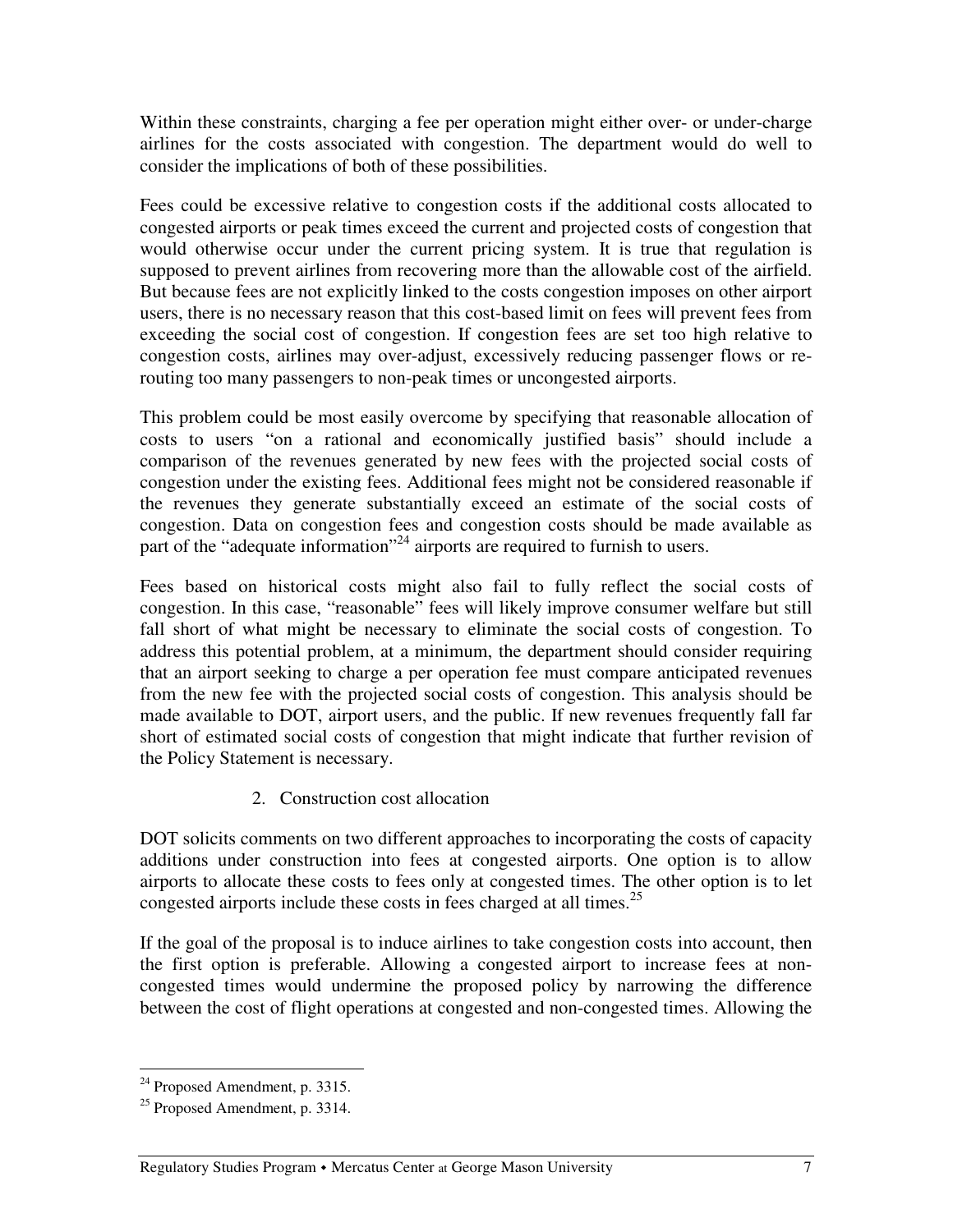airport to increase fees only at congested times would lead the price structure to more accurately reflect the costs of congestion.

# **IV. Conclusion**

A long history of economic scholarship justifies DOT's proposals in this proceeding. Congestion pricing has been a fundamental tenet of regulatory economics for more than a century, and economists have explicitly analyzed its benefits when applied to airports for 40 years. Empirical research consistently finds that such pricing would reduce the social costs of congestion. Moreover, many strategies exist to ensure that airlines and consumers share in the benefits. Investment in additional airport capacity is one; regulating the new fees so that airports collect no more than the costs of building and operating airports is another. Airlines themselves can mitigate the outlays associated with the new fees by using larger aircraft at peak times or shifting flights to non-peak times or non-congested airports. Economic research suggests that these possibilities provide airlines and their passengers with ample means to avoid being "gouged."

In principle, allocating more costs to flights at congested times would help reduce the social costs of congestion. In practice, this cost allocation could either over- or underadjust the prices airlines pay to use airport facilities. To reduce both possibilities, the department should require an airport that wants to charge a fee per flight operation to estimate the new revenues this fee would produce and compare them to an estimate of the social costs of congestion at that airport. If the new revenues exceed the social cost of congestion, the fee is likely too high, even if the airport's total revenues do not exceed its total costs. If the social costs of congestion exceed the new fee revenues, the new fee may be too low.

DOT's proposal is a creative attempt to incorporate economic principles into a cost-based regulatory structure. The few small modifications we suggest will help ensure that congestion pricing produces the greatest possible benefits.

Jerry Ellig (jellig@gmu.edu; 703.993.4925) Mark Adams Senior Research Fellow Graduate Fellow

\_\_\_\_\_\_\_\_\_\_\_\_\_\_\_\_\_\_

Regulatory Studies Program Mercatus Center at George Mason University 3301 North Fairfax Drive, Suite 450 Arlington, VA 22201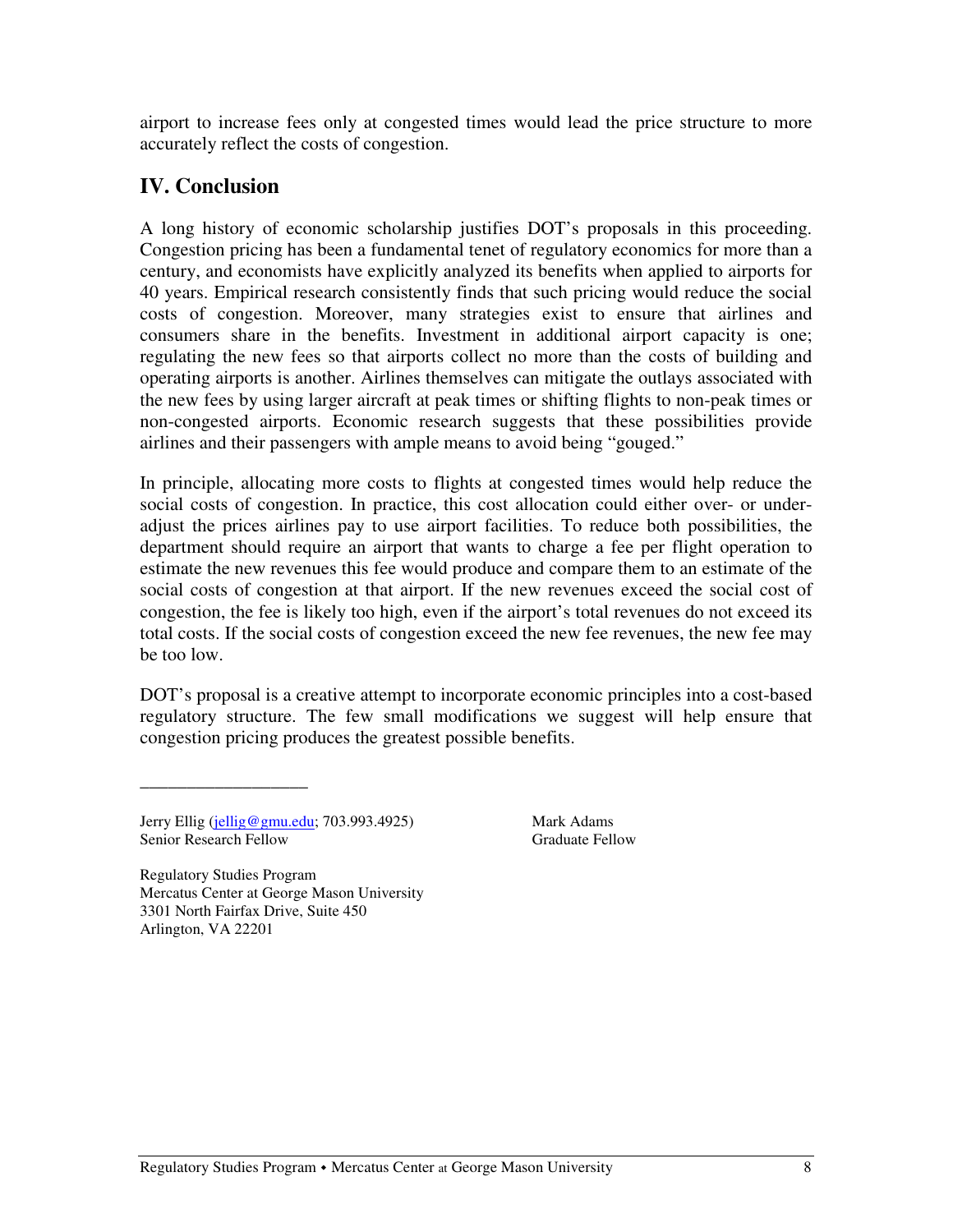# Appendix I

# RSP Checklist

| <b>Element</b>                                                      | <b>Agency Approach</b>                                                                                                                                                                                                                                                                     | <b>RSP Comments</b>                                                                                                                                                                                                                                                |
|---------------------------------------------------------------------|--------------------------------------------------------------------------------------------------------------------------------------------------------------------------------------------------------------------------------------------------------------------------------------------|--------------------------------------------------------------------------------------------------------------------------------------------------------------------------------------------------------------------------------------------------------------------|
| 1. Has the agency<br>identified a<br>significant<br>market failure? | Identifies congestion as a real and<br>growing problem at major airports,<br>caused in part by absence of<br>accurate prices for use of airports.<br><b>Grade: A</b>                                                                                                                       | An individual airline tends to<br>impose external costs on other<br>airlines and passengers when it<br>schedules additional flights<br>without paying a price that<br>reflects these "social" costs.                                                               |
| 2. Has the agency<br>identified an<br>appropriate<br>federal role?  | Proposal alters price regulations that<br>airports agree to as a condition of<br>receiving federal airport<br>improvement grants.<br><b>Grade: A</b>                                                                                                                                       | This is a federal problem because prior<br>federal regulations distorted the price<br>signals.                                                                                                                                                                     |
| 3. Has the agency<br>examined<br>alternative<br>approaches?         | Primary alternatives are the status<br>quo and the congestion pricing<br>proposal. DOT explicitly seeks<br>comment on whether costs of<br>projects under construction should<br>be included in fee only at congested<br>times or at all times at congested<br>airports.<br><b>Grade: C</b> | Could have considered broader<br>alternatives, such as explicitly allowing<br>estimated social costs of congestion to<br>justify reasonableness of fees, or<br>overhauling airport finance to let<br>congestion fees partially or fully<br>replace federal grants. |
| 4. Does the agency<br>attempt to<br>maximize net<br>benefits?       | DOT acknowledges proposal will<br>not produce "true" congestion<br>pricing, implying that it will not<br>maximize net benefits.<br><b>Grade: B</b>                                                                                                                                         | Proposal attempts to maximize net<br>benefits to the extent that's possible<br>within the cost-based pricing<br>framework.                                                                                                                                         |